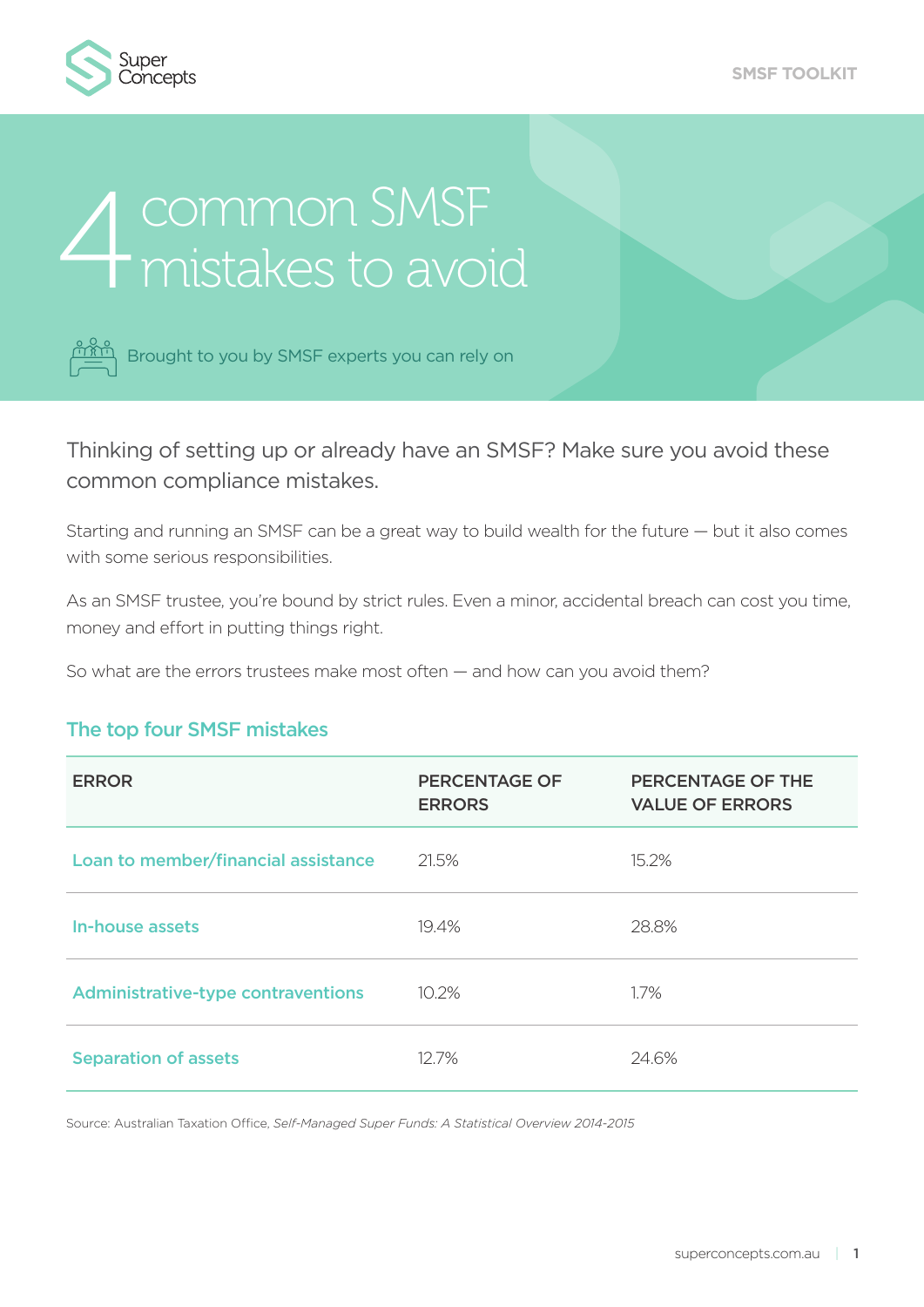#### **MISTAKE 1** Making loans or giving financial assistance to members

THE RULE. You can't use your fund to lend money or provide financial assistance to a member or relative, either directly or indirectly.

WHY DO MISTAKES HAPPEN? The problem is often simply a lack of awareness. That's because this rule can affect a wide range of transactions with related parties, especially businesses owned by a member or relative. Remember, "financial assistance" can include something as simple as guaranteeing a loan — money doesn't have to change hands.

HOW TO AVOID THEM. Make sure you thoroughly understand the rules, then talk to an adviser before making a transaction you think could be problematic.

#### **MISTAKE 2** In-house assets

THE RULE. Your fund can't invest more than 5% of its holdings in in-house assets, such as a business owned by a fund member or an asset leased back to a related party (business premises are an exception).

WHY DO MISTAKES HAPPEN? Again, trustees are often unaware of the investments that can fall under this rule — residential properties rented to relative, for example. Even if an in-house asset starts as less than 5% of the fund, you can still find yourself in breach as asset values change over time.

HOW TO AVOID THEM. One solution is to avoid in-house assets altogether. If you do decide to hold them, get advice first, then check their value regularly.

#### **MISTAKE 3** Making administrative errors

THE RULE. You need to keep detailed records, often for 10 years or longer.

WHY DO MISTAKES HAPPEN? There's a long list of records you need to keep, so it's not surprising trustees sometimes slip. Common problem areas include keeping detailed minutes of investment decisions and regularly reviewing the fund's investment strategy.

HOW TO AVOID THEM. An SMSF administration service can help you keep your records in order and stay on top of changing regulatory requirements.